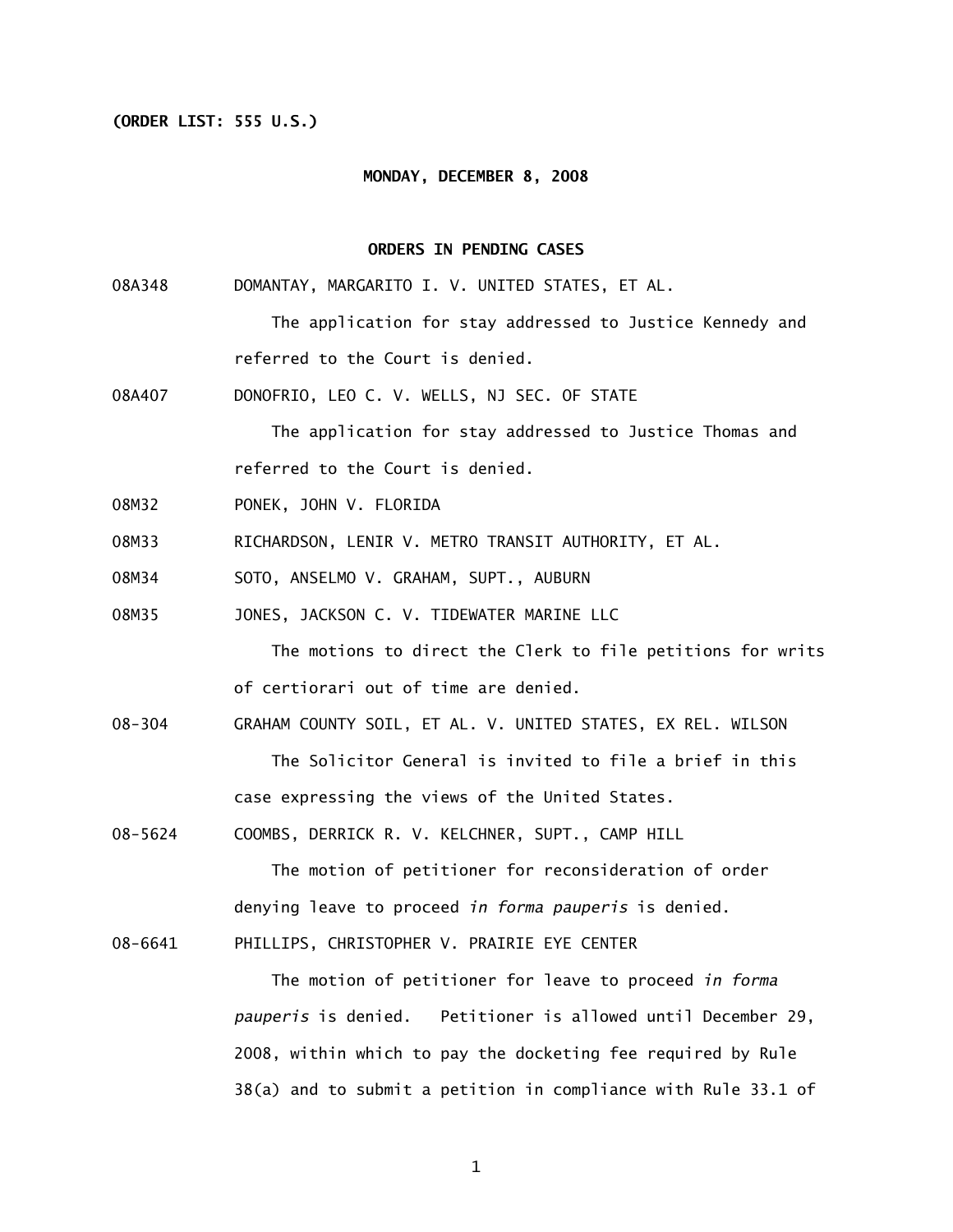the Rules of this Court.

### **CERTIORARI DENIED**

- 07-1566 MARCRUM, RICHARD L. V. ROPER, SUPT., POTOSI
- 07-9031 JACKSON, JOSEPH V. UNITED STATES
- 08-135 POCATELLO, ID V. IDAHO, ET AL.
- 08-140 THOMPSON, TAMARA, ET AL. V. TURK, MICHAEL E.
- 08-190 CURRY, JOEL, ET AL. V. HENSINGER, IRENE
- 08-251 LONG, ROBERT R., ET UX. V. SLATON, JIMMIE R., ET AL.
- 08-272 WAYBRIGHT, JAMES, ET AL. V. FREDERICK COUNTY, MD, ET AL.
- 08-274 PORT AUTH. POLICE BENEVOLENT V. PORT AUTH. OF NY AND NJ
- 08-281 WEBER, WILLIAM N. V. DEPT. OF VA, ET AL.
- 08-306 MILLER-JENKINS, LISA V. MILLER-JENKINS, JANET
- 08-326 BEARD, SEC., PA DOC, ET AL. V. HANNON, FRANCIS
- 08-423 SPACHT, TIMOTHY, ET UX. V. TROYER, WENDY, ET AL.
- 08-425 GUERRA, MANUEL V. McNEIL, SEC., FL DOC, ET AL.
- 08-427 HODGSON, THOMAS M. V. DAVIGNON, DAVID, ET AL.
- 08-428 GREENBERG, JERRY V. NATIONAL GEOGRAPHIC SOCIETY
- 08-445 FINISAR CORP. V. DIRECTV GROUP, INC., ET AL.
- 08-446 ARISTOCRAT TECHNOLOGIES, ET AL. V. INT'L GAME TECH., ET AL.
- 08-450 SILVERSTEIN, WILLIAM V. EXPERIENCED INTERNET.COM, ET AL.
- 08-452 PENTAGEN TECHNOLOGIES INT'L LTD. V. CACI INT'L, INC., ET AL.
- 08-455 WHYTE, WILLIAM G. V. NEW YORK
- 08-458 BROTHERS, CLAUDIA, ET AL. V. SUMMIT COUNTY, OH, ET AL.
- 08-465 ATE KAYS COMPANY V. PA DEPT. OF GEN. SERVICES
- 08-466 WYCHE, EARL V. FLORIDA
- 08-468 MOHAMMED, RAYAD J. V. UNITED STATES
- 08-487 BELL, ANDREW, ET AL. V. AMERICAN GREETINGS CORP.
- 08-490 DUNG, MING V. MUKASEY, ATT'Y GEN.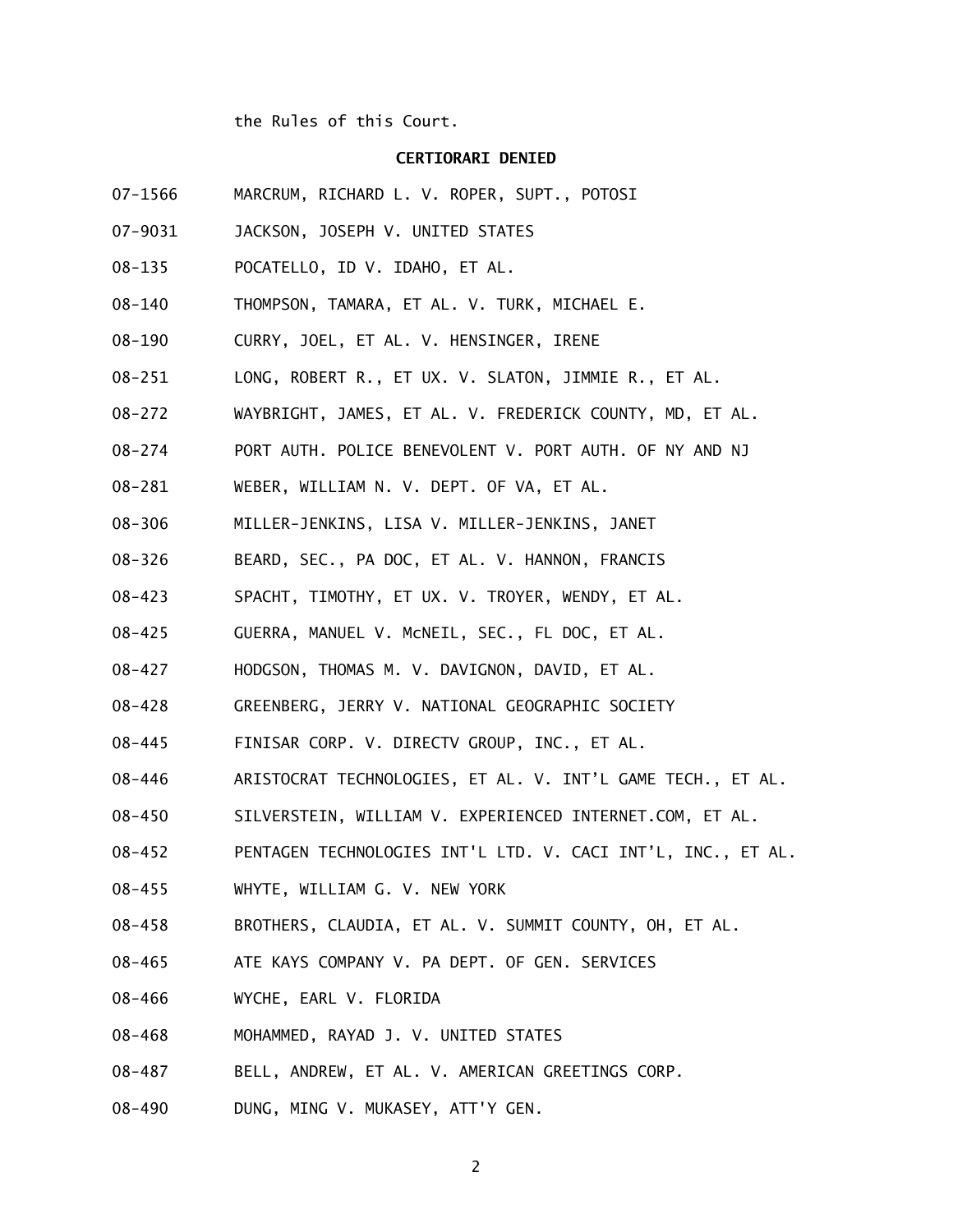- 08-520 LARSEN, CHARLES, ET AL. V. DEPT. OF NAVY, ET AL.
- 08-524 DIAZ, JOE V. CALIFORNIA
- 08-535 PANSE, CHANDRAKANT S. V. NORMAN, LINDSAY, ET AL.
- 08-548 ALLTEL COMMUNICATIONS, LLC V. SPRINGFIELD, MO
- 08-550 CASKEY, TRACY L. V. COLGATE-PALMOLIVE COMPANY, ET AL.
- 08-560 ALLIANCE SECURITY PRODUCTS, INC. V. FLEMING AND CO.
- 08-572 BARKMEYER, RONALD V. RHODE ISLAND
- 08-574 RODRIGUEZ, ISIDORO V. HASSELL, CHIEF JUSTICE, ETC.
- 08-588 SEAWELL, DONCOSTA E. V. UNITED STATES
- 08-607 GONZALEZ, FIDEL V. UNITED STATES
- 08-609 KANOFSKY, ALVIN V. CIR
- 08-611 STEWART, TIMOTHY V. UNITED STATES
- 08-612 STAFFORD, JAMES V. UNITED STATES
- 08-613 SCHULTZ, BERNARD F., ET UX. V. UNITED STATES
- 08-617 OKPALA, OKEY G. V. UNITED STATES
- 08-5179 NGUYEN, VU V. UNITED STATES
- 08-5314 KIRKLAND, JEFFREY D. V. UNITED STATES
- 08-5382 TATUM, RICHARD G. V. CURTIS, ALBERT, ET AL.
- 08-5605 REEVES, MAXIE D. V. ASTRUE, COMM'R, SOCIAL SEC.
- 08-5767 IGBINOSUN, NANCY V. UNITED STATES
- 08-5822 BRANNON, JEANETTE V. LUCO MOP COMPANY
- 08-5885 RING, DONNA S. V. RAMEKER, WILLIAM J.
- 08-6059 TIELSCH, STEVEN M. V. PENNSYLVANIA
- 08-6450 HERNANDEZ-SANCHEZ, JOSE R. V. UNITED STATES
- 08-6561 RUFUS, BILLY J. V. KNOWLES, WARDEN
- 08-6570 DAWSON, MARK S. V. MICHIGAN
- 08-6580 FARLOUGH, DEXTER S. V. CALIFORNIA
- 08-6586 LLOYD, JOHN A. V. SHANNON, SUPT., FRACKVILLE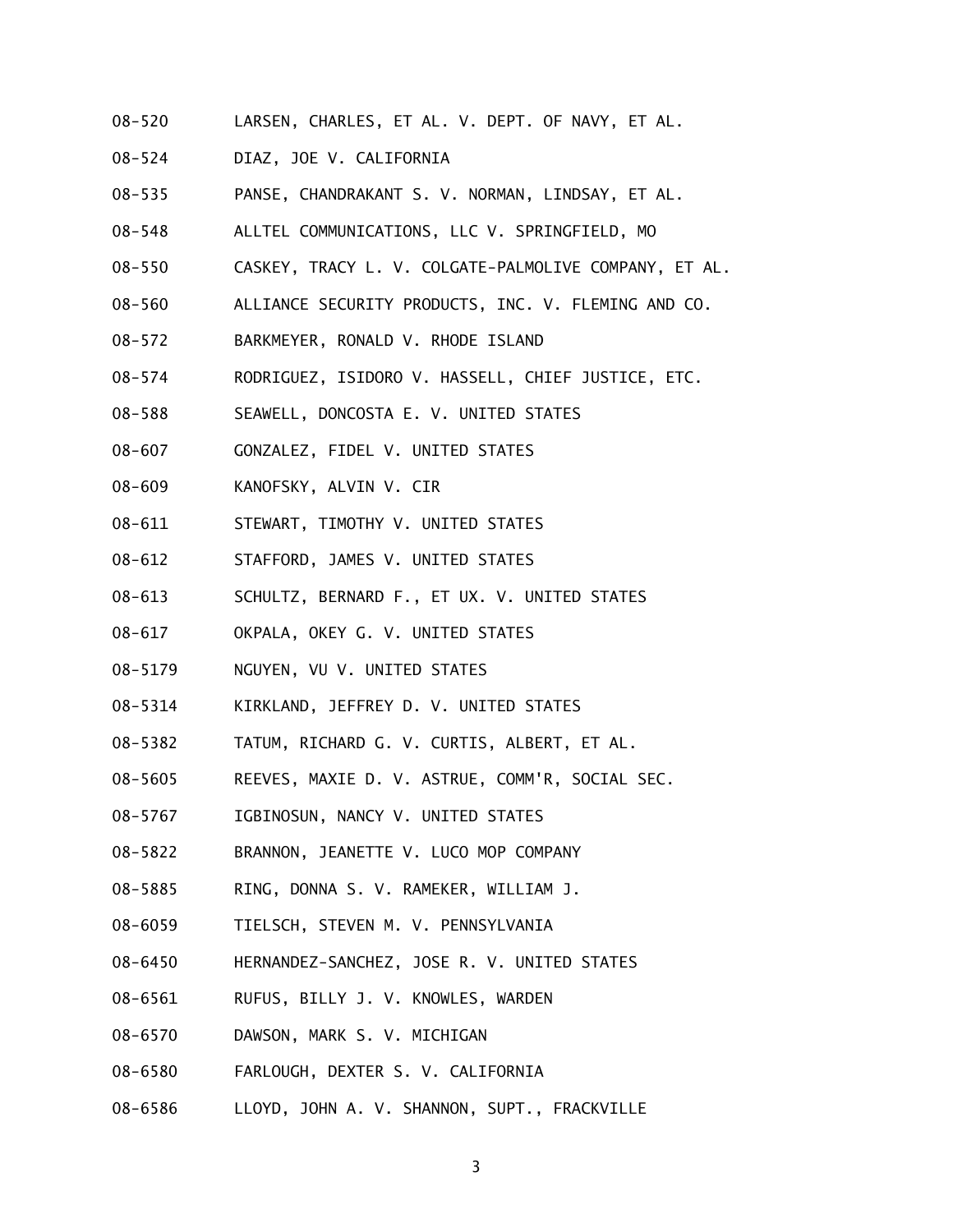- 08-6592 SMITH, JAMES L. V. SCHRIRO, DIR., AZ DOC, ET AL.
- 08-6593 RICHMOND, JOHNNIE V. GIURBINO, WARDEN
- 08-6594 BAHENA, JAQUELINO B. V. QUARTERMAN, DIR., TX DCJ
- 08-6603 SAUNDERS, CRAIG V. BRIGHT, GWENDOLYN, ET AL.
- 08-6604 HALE, WILLIAM V. McNEIL, SEC., FL DOC
- 08-6605 HUDSON, CHRISTOPHER V. CAIN, WARDEN
- 08-6606 GAYLE, ST. AUBYN S. V. JOHNSON, DIR., VA DOC
- 08-6607 IRVING, MICHAEL V. KELLY, T., ET AL.
- 08-6609 HOLT, JOE D. V. VALLS, KRISTI A., ET AL.
- 08-6616 WASHINGTON, ANTWAN D. V. OKLAHOMA
- 08-6619 WOODS, ANDRE V. WHITE, WARDEN
- 08-6620 THOMAS, ALLEN G. V. QUARTERMAN, DIR., TX DCJ
- 08-6627 SALERNO, DENNIS M. V. MICHIGAN
- 08-6630 BROWN, DAVID V. ROMANOWSKI, WARDEN
- 08-6631 BRISENO, JOSE G. V. QUARTERMAN, DIR., TX DCJ
- 08-6637 MICHAEL, LINDA V. FL PAROLE COMM'N, ET AL.
- 08-6638 MORRIS, ALFRED V. GEORGIA
- 08-6642 PALMER, MICHAEL F. V. MISSISSIPPI
- 08-6647 SMITH, CHARLES E. V. McNEIL, SEC., FL DOC
- 08-6649 WILLIAMS, ARTHUR V. ULEP, DOCTOR, ET AL.
- 08-6656 LaBRANCH, GARY W. V. CALIFORNIA
- 08-6661 PARKER, LARRY A. V. CALIFORNIA
- 08-6663 MARTIN, RONNIE S. V. DEVERIES, CORR. OFFICER, ET AL.
- 08-6665 BRYANT, GREGORY B., ET AL. V. RICH, WARDEN, ET AL.
- 08-6666 BROWN, TERRY L. V. FOLINA, SUPT., GREENE, ET AL.
- 08-6667 BACCUS, JOHN R. V. SOUTH CAROLINA
- 08-6680 BOLING, CLAUDE D. V. BOUCHARD, SHERIFF, ET AL.
- 08-6682 BEAN, RAFEAL V. McQUIGGIN, WARDEN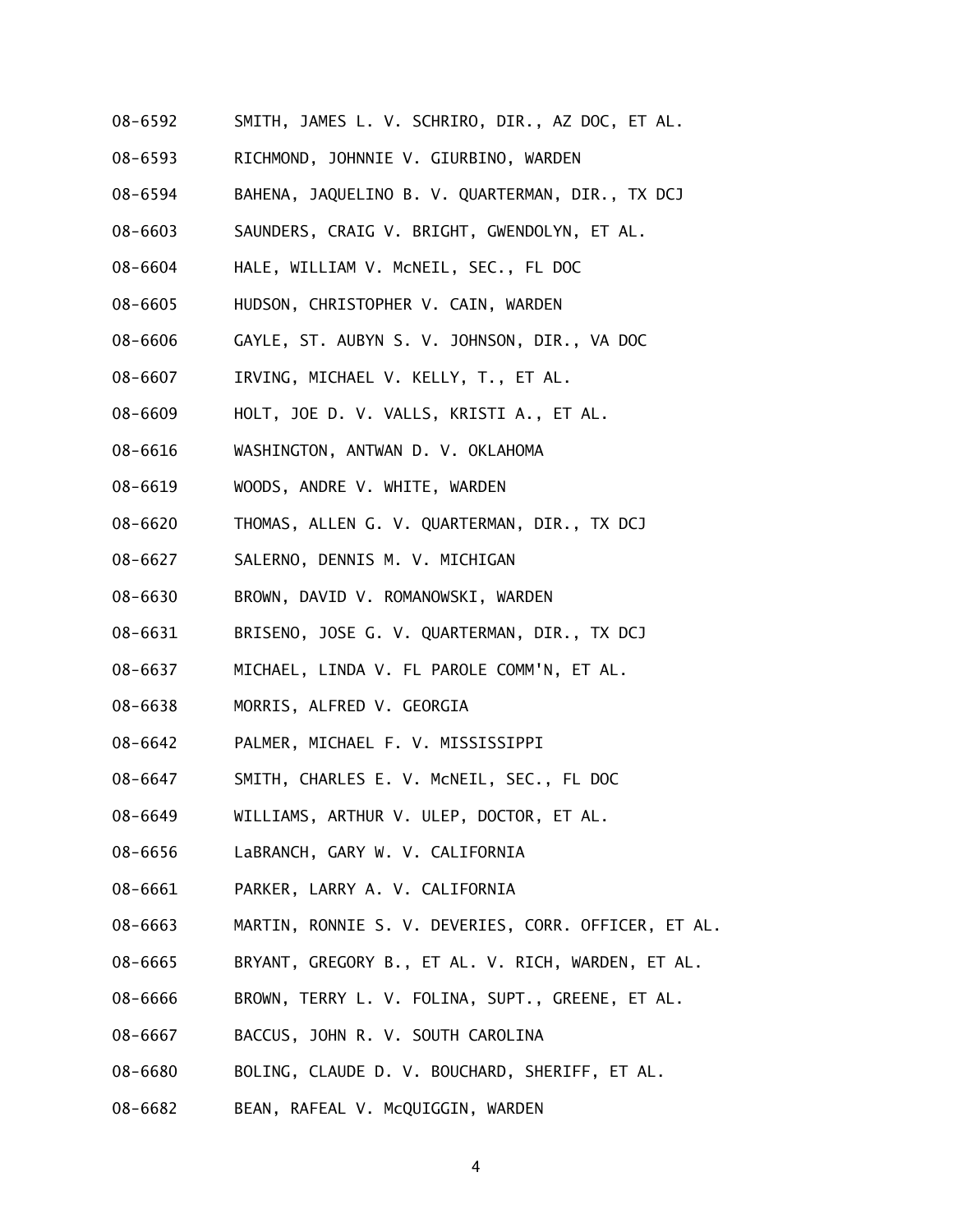- 08-6683 BULINGTON, WILLIAM-GLENN V. QUARTERMAN, DIR., TX DCJ
- 08-6684 CABBAGESTALK, SHAHEEN V. TYLER, MS., ET AL.
- 08-6685 O'NEIL, JAMES F. V. STOWITZKY, SUPT., MERCER, ET AL.
- 08-6686 CRINER, BUDDY L. V. TX DCJ, ET AL.
- 08-6687 WILLIAMS, FELMON F. V. LOUISIANA
- 08-6689 LEONARD, PATRICK L. V. OHIO
- 08-6698 LEWIS, KENNETH V. WALSH, SUPT., SULLIVAN
- 08-6699 EGGLESTON, BRIAN T. V. WASHINGTON
- 08-6703 TREVINO, JESUS V. TEXAS
- 08-6705 TORRES, ARTHUR V. HOREL, WARDEN
- 08-6709 HODSON, JAMES H. V. BROOKS, SUPT., ALBION, ET AL.
- 08-6711 LANIER, STERLING R. V. FLORIDA
- 08-6715 JONES, CHARLES V. CUOMO, ATT'Y GEN. OF NY
- 08-6717 JOHNSON, EMMANUEL T. V. ARTUS, SUPT., CLINTON, ET AL.
- 08-6718 LAND, JEFFERY L. V. MURDOCH, TIM, ET AL.
- 08-6760 GALLARDO, JOSEPH L. V. GIURBINO, WARDEN
- 08-6764 ORTIZ, MARCOS A. V. CALIFORNIA
- 08-6766 RYDER, FRED V. PATRICK, SUPT., HOUTZDALE
- 08-6783 JENKINS, KEVIN V. McDANIEL, WARDEN
- 08-6786 LIMPIN, MELCHOR KARL T. V. WINTER, SEC. OF NAVY, ET AL.
- 08-6790 PETERS, SILVIA, ET AL. V. GUAJOME PARK ACADEMY, ET AL.
- 08-6793 BADRUDDOZA, ABU A. V. UNITED STATES, ET AL.
- 08-6858 ZACKERY, DONALD LOUIS V. CALIFORNIA
- 08-6891 MAYS, TIBERIUS V. SNYDER, DONALD N., ET AL.
- 08-6918 BARTHOLOMEW, JOHN V. CALIFORNIA
- 08-6945 CORONADO, EDGAR A. V. CALIFORNIA
- 08-6996 ROWE, COREY V. LAWLER, SUPT., HUNTINGDON
- 08-6997 DICKERSON, JEROME A. V. NORTH CAROLINA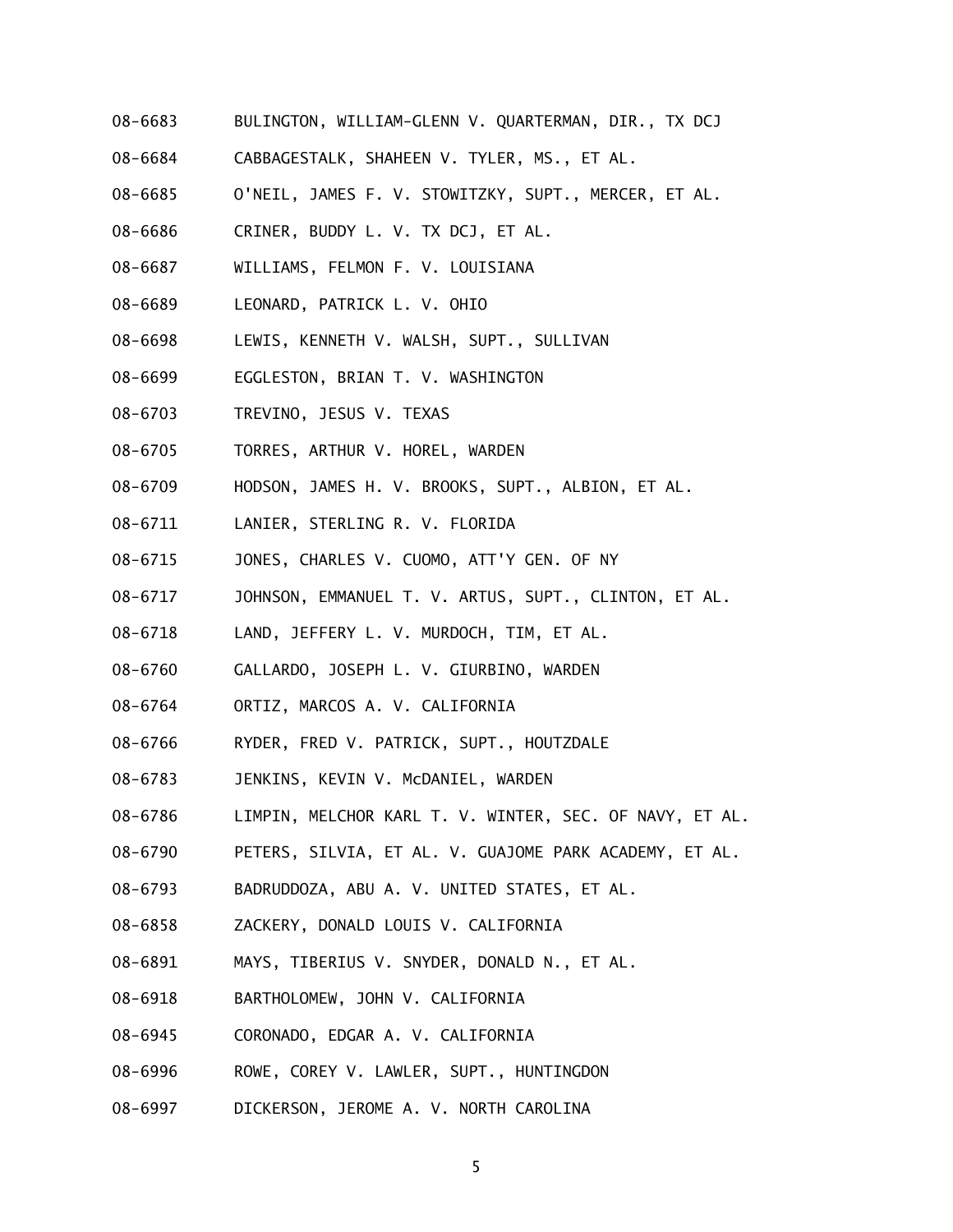- 08-7019 DOMANTAY, MARGARITO I. V. UNITED STATES, ET AL.
- 08-7072 PARKER, CLARENCE V. UNITED STATES
- 08-7083 BUSTAMANTE, NAPOLEON A. V. MUKASEY, ATT'Y GEN.
- 08-7086 DEGORSKI, JAMES V. ILLINOIS
- 08-7098 SAVOY, RAYMOND V. UNITED STATES
- 08-7104 CORDOBA-MARTINEZ, JOSE D. V. UNITED STATES
- 08-7106 YOUNG, DARRYL V. UNITED STATES
- 08-7109 ORTIZ-GRAULAU, HAROLD V. UNITED STATES
- 08-7110 DODSON, CARROLL E. V. UNITED STATES
- 08-7113 NEDER, ELLIS E. V. UNITED STATES
- 08-7118 FARRIOR, KAREEM B. V. UNITED STATES
- 08-7119 GONZALES, GEORGE J. V. UNITED STATES
- 08-7120 FAMANIA-ROCHE, JERRY V. UNITED STATES
- 08-7129 IACULLO, DINO V. UNITED STATES
- 08-7130 WRIGHT, JAMES V. UNITED STATES
- 08-7132 AVILA-PALACIOS, FERNANDO V. UNITED STATES
- 08-7133 JACINTO-SOTELO, MIGUEL V. UNITED STATES
- 08-7136 DUVERGE, CHARLOTINE V. UNITED STATES
- 08-7138 CAMACHO-HERNANDEZ, JOSE D. V. UNITED STATES
- 08-7141 NUNEZ-TISCARENO, JUAN V. UNITED STATES
- 08-7142 ROSARIO-PACHE, TOMAS V. UNITED STATES
- 08-7143 ROBINSON, EDWARD G. V. UNITED STATES
- 08-7145 RUBALCABA-VAZQUEZ, BENJAMIN V. UNITED STATES
- 08-7150 GREEN, HENRY V. UNITED STATES
- 08-7152 HERNANDEZ, PORFIRIO V. UNITED STATES
- 08-7154 GONZALEZ, ISABEL V. UNITED STATES
- 08-7158 HERNANDEZ-LEBRON, JOSE R. V. UNITED STATES
- 08-7161 SWEENEY, CHARLES V. MUKASEY, ATT'Y GEN.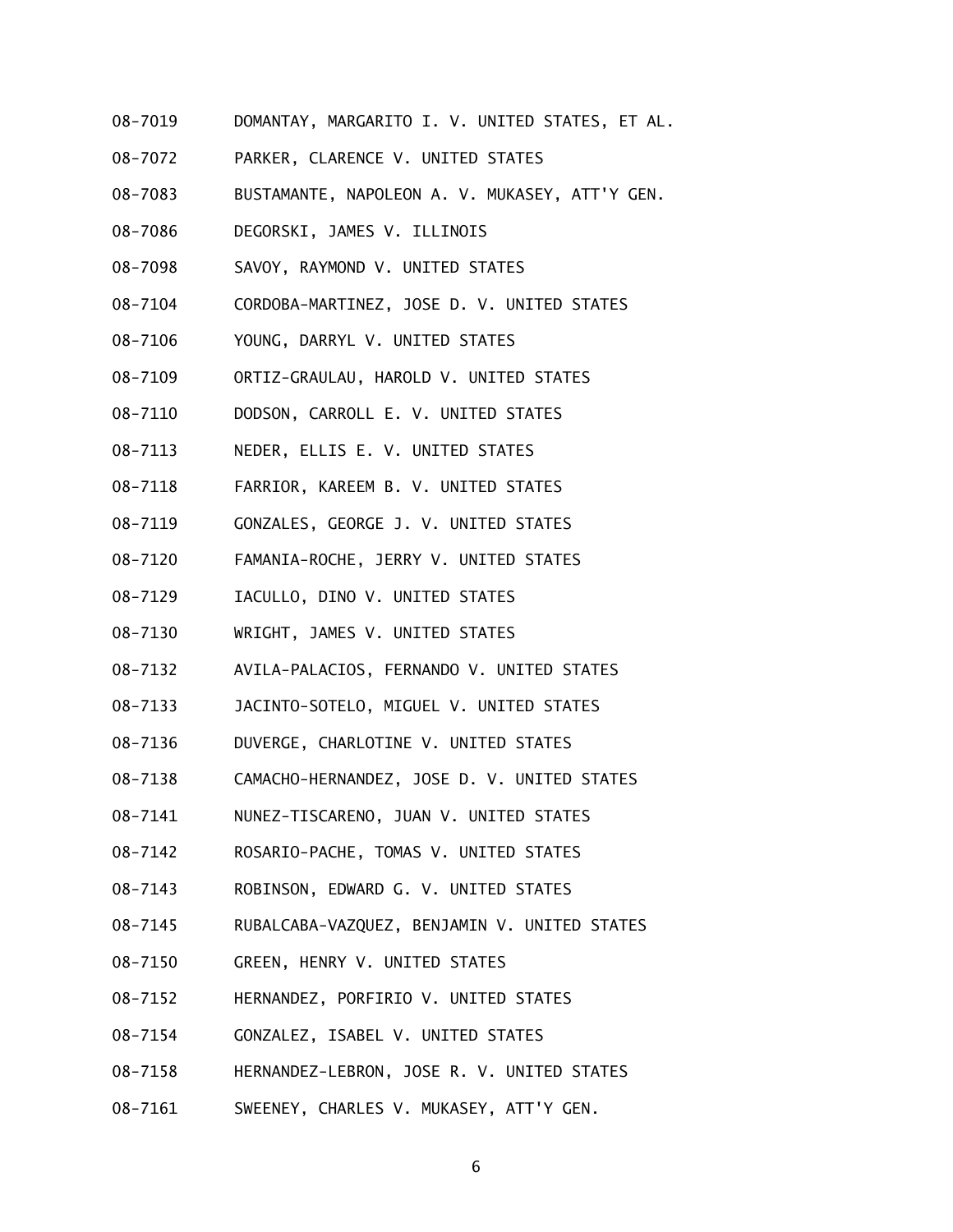| 08-7164     |                    | JONES, MARCUS D. V. UNITED STATES              |
|-------------|--------------------|------------------------------------------------|
| $08 - 7165$ |                    | ROTMISTRENKO, UDO V. UNITED STATES             |
| 08-7168     | $\mathcal{L}$      | SMITH, KEVIN M. V. UNITED STATES               |
| 08-7214     | )<br>$\mathcal{L}$ | GESKE, JAMES E. V. UNITED STATES               |
| 08-7174     |                    | STARR, DAVID E. V. UNITED STATES               |
| 08-7175     |                    | TRAMMEL, MARK A. V. UNITED STATES              |
| $08 - 7176$ |                    | CHAVEZ-CUEVAS, MARTIN V. UNITED STATES         |
| 08-7179     |                    | JONES, LEONARD T. V. UNITED STATES             |
| $08 - 7181$ |                    | CARRASCO, ANTONIO V. UNITED STATES             |
| 08-7182     |                    | CONTRERAS-MURILLO, FERMIN V. UNITED STATES     |
| $08 - 7183$ |                    | DIAZ, JULIAN MORENO V. UNITED STATES           |
| 08-7184     |                    | VITUG, ANGELICA V. UNITED STATES               |
| 08-7185     |                    | CAMPEAU, TROY D. V. UNITED STATES              |
| 08-7186     |                    | COATES, MICHAEL L. V. UNITED STATES            |
| 08-7188     |                    | NARANJO, JIMMY C. V. UNITED STATES             |
| 08-7192     |                    | LARA, ALEJANDRO V. UNITED STATES               |
| 08-7193     |                    | JEANETTA, JEFFREY M. V. UNITED STATES          |
| 08-7195     |                    | BEEMAN, RICHARD D. V. UNITED STATES            |
| 08-7196     |                    | LUCERO, ANTHONY R. V. UNITED STATES            |
| 08-7199     |                    | MEDINA-VALENCIA, DAVID V. UNITED STATES        |
| 08-7201     |                    | PUGH, TYREESE V. UNITED STATES                 |
| 08-7205     |                    | ANTHONY, MARVIN D. V. UNITED STATES            |
| 08-7206     |                    | BROOME, PARNELL T. V. UNITED STATES            |
| 08-7209     |                    | BRIGHTWELL, RICHARD V. UNITED STATES           |
| 08-7210     |                    | SHEPARD, ERROLL F. V. UNITED STATES            |
| 08-7211     |                    | DeSIVO, CHRISTOPHER P. V. UNITED STATES        |
| 08-7212     |                    | GONZALEZ, EDUARDO V. UNITED STATES             |
|             |                    | 08-7213 GILL, STEPHEN, ET AL. V. UNITED STATES |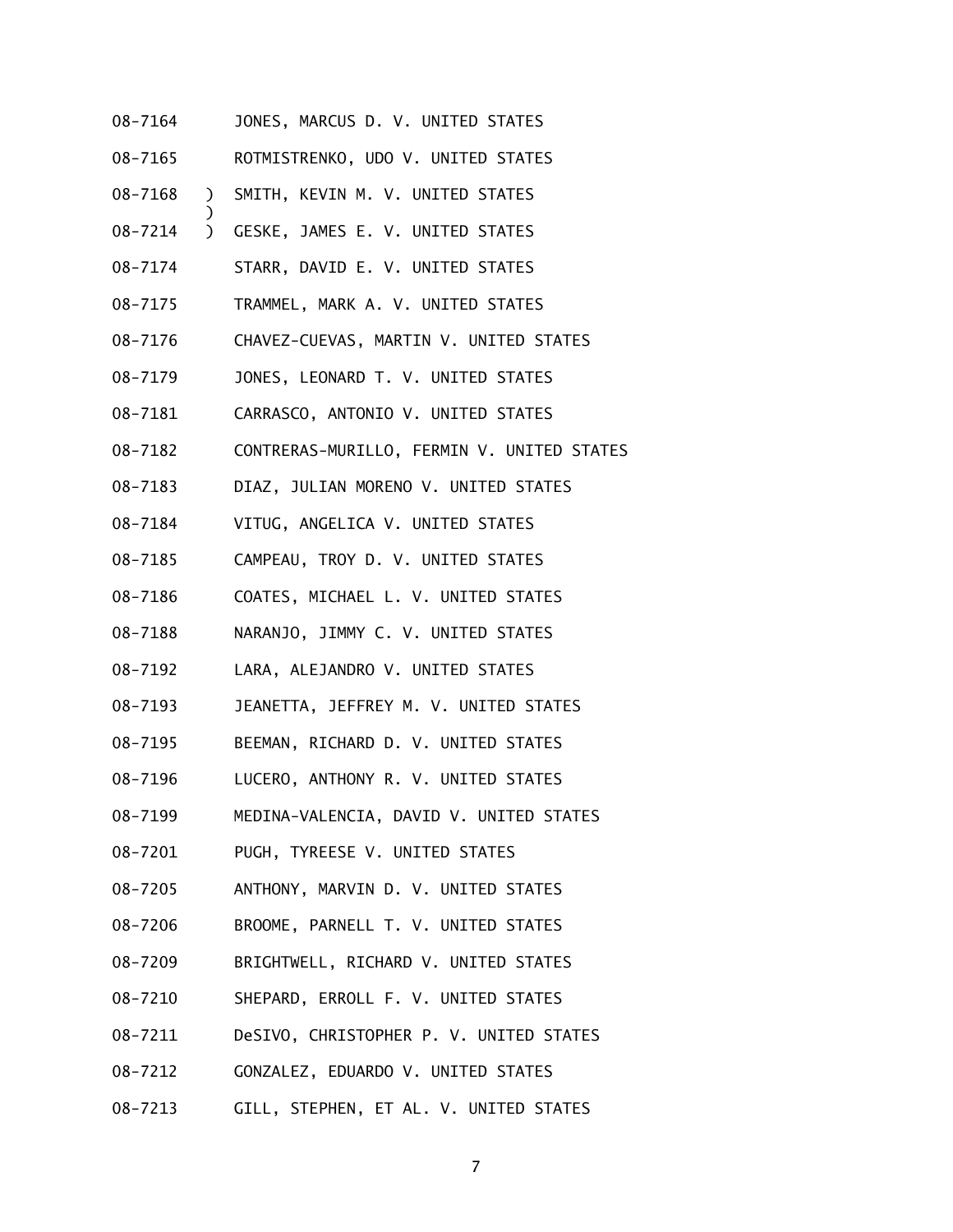- 08-7216 JIMENEZ-GUDINO, ROSA M. V. UNITED STATES
- 08-7217 SKRZYPEK, JAMES R., ET UX. V. UNITED STATES
- 08-7218 RODRIGUEZ, RUDY A. V. UNITED STATES
- 08-7220 YBARRA, NOE V. UNITED STATES
- 08-7226 MATOS, JORGE V. UNITED STATES
- 08-7227 COLE, JUSTIN V. UNITED STATES
- 08-7230 DAVIS, WILLIAM J. V. UNITED STATES
- 08-7238 BRANCH, CRAIG D. V. UNITED STATES

The petitions for writs of certiorari are denied.

08-6602 BRUNO, MIKE G. V. TEXAS

 The motion of petitioner for leave to proceed *in forma pauperis* is denied, and the petition for a writ of certiorari is dismissed. See Rule 39.8.

08-6644 GALLARDO, GARRY D. V. TACKITT, JOE D., ET AL.

 The motion of petitioner for leave to proceed *in forma pauperis* is denied, and the petition for a writ of certiorari is dismissed. See Rule 39.8. As the petitioner has repeatedly abused this Court's process, the Clerk is directed not to accept any further petitions in noncriminal matters from petitioner unless the docketing fee required by Rule 38(a) is paid and the petition is submitted in compliance with Rule 33.1. See *Martin*  v. *District of Columbia Court of Appeals*, 506 U.S. 1 (1992) (*per curiam*). Justice Stevens dissents. See *id.,* at 4, and cases cited therein.

08-6789 TUCKER, MATTHEW V. MONROE, JANET, ET AL.

 The motion of petitioner for leave to proceed *in forma pauperis* is denied, and the petition for a writ of certiorari is dismissed. See Rule 39.8.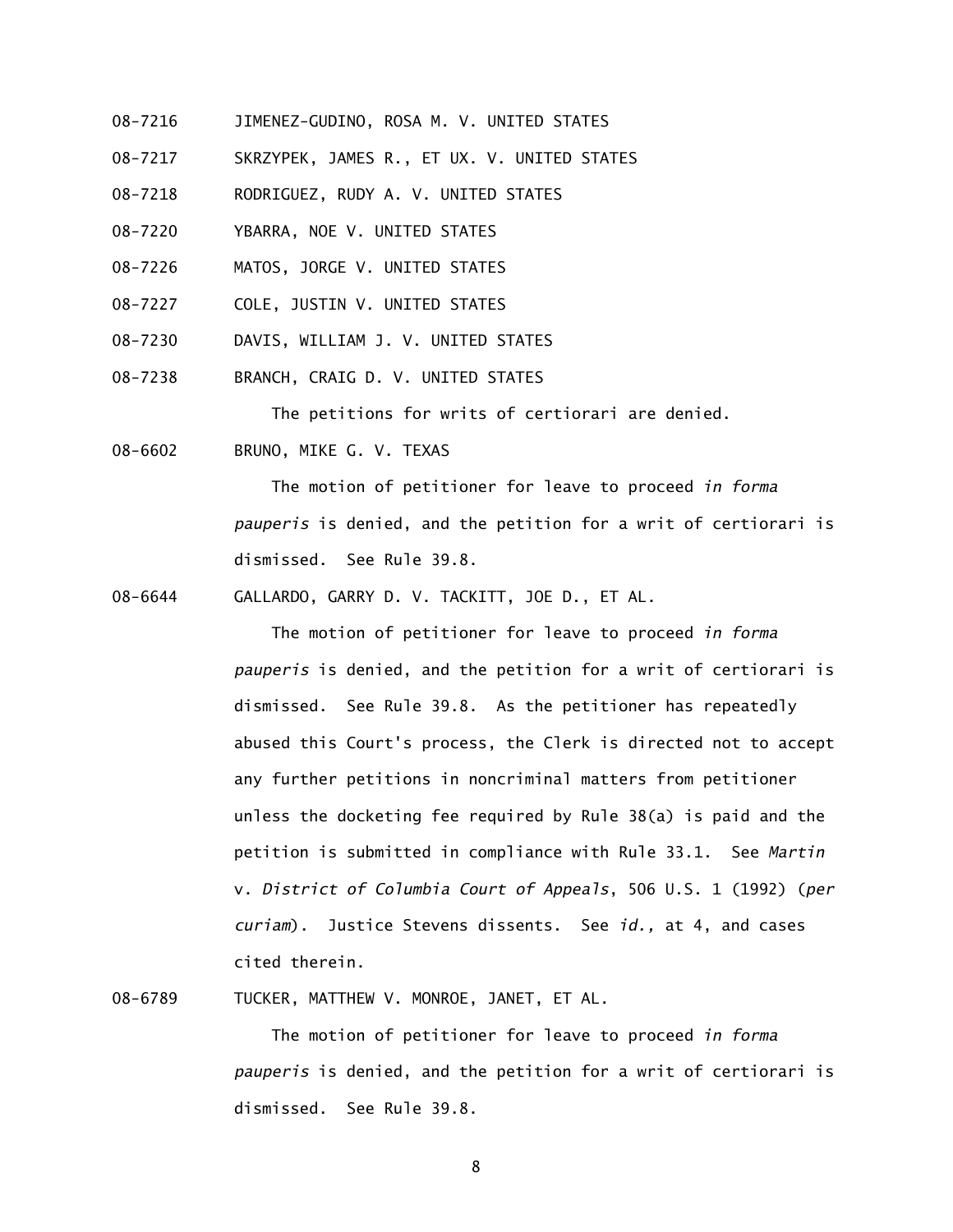08-6867 KELLY, ANDREAS J. V. SISTO, WARDEN

 The petition for a writ of certiorari before judgment is denied.

08-7060 SENATOR, BRUCE V. USCA 9

 The motion of petitioner for leave to proceed *in forma pauperis* is denied, and the petition for a writ of certiorari is dismissed. See Rule 39.8. As the petitioner has repeatedly abused this Court's process, the Clerk is directed not to accept any further petitions in noncriminal matters from petitioner unless the docketing fee required by Rule 38(a) is paid and the petition is submitted in compliance with Rule 33.1. See *Martin*  v. *District of Columbia Court of Appeals*, 506 U.S. 1 (1992) (*per curiam*). Justice Stevens dissents. See *id.,* at 4, and cases cited therein.

08-7082 ADAMS, COLONEL A. V. WARNER BROS. PICTURES, ET AL.

 The petition for a writ of certiorari is denied. The Chief Justice took no part in the consideration or decision of this petition.

08-7240 BRAMWELL, MARLON V. O'BRIEN, WARDEN

 The motion of petitioner for leave to proceed *in forma pauperis* is denied, and the petition for a writ of certiorari is dismissed. See Rule 39.8.

# **HABEAS CORPUS DENIED**

08-7243 IN RE JOSEPH H. EVANS

The petition for a writ of habeas corpus is denied.

# **MANDAMUS DENIED**

08-6622 IN RE SUSAN HERBERT

The petition for a writ of mandamus and/or prohibition is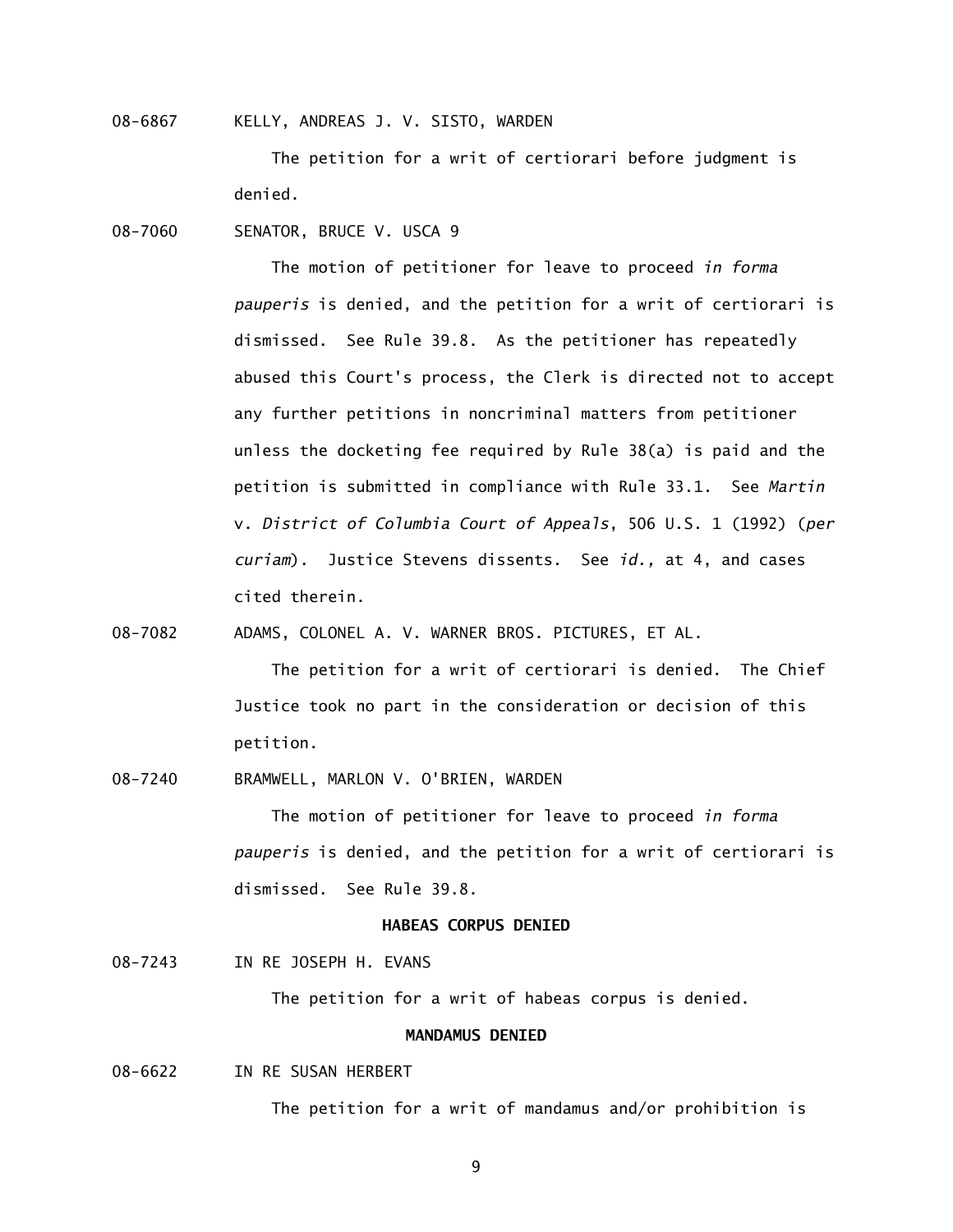denied.

### **REHEARINGS DENIED**

- 07-9456 JOHNSON, ANGELA J. V. UNITED STATES
- 07-10569 JOHNSON, KEVIN V. BELLEQUE, SUPT., OR
- 07-10709 FRATILA, MARGARET V. BOUDLOCHE, MICHAEL
- 07-10737 GALLAHER, LAKAISHA V. SOUTHERN TUBE FORM, ET AL.
- 07-10824 McCRORY, ANTHONY L. V. WENDLING, MICHAEL, ET AL.
- 07-10876 BUTTLES, JAMES G. V. BATTLE, WARDEN
- 07-10895 MEDLEY, MARK V. TURNER, WARDEN
- 07-11124 WILLIAMS, LONNIE V. SHARRETT, UNKNOWN, ET AL.
- 07-11305 GURROLA-RODRIGUEZ, EFREN V. UNITED STATES
- 07-11318 ANDERSON, BRIAN V. COLORADO
- 07-11335 THOMAS, ABSOLEM S. V. THOMPSON, BRENDA
- 07-11338 MINER, GERALD V. UNITED STATES
- 07-11414 BETHEA, MICHAEL A. V. VIRGINIA
- 07-11534 THOMAS, DION V. UNITED STATES
- 08-13 ALMAHDI, ALHAJJ M. V. MASSACHUSETTS
- 08-41 DUPRE, WILLIAM V. TELXON CORPORATION, ET AL.
- 08-174 WANG, JUDY V. PRUDENTIAL FIN. CORP., ET AL.
- 08-342 DIGGS, CHARLES K. V. DiGUGLIELMO, SUPT., GRATERFORD
- 08-5069 MALCOM, ARVEN V. HOUSTON, DIR., NE DOC
- 08-5156 REED, RALPH V. CARROLL, WARDEN
- 08-5167 ENRIQUEZ, JUAN V. QUARTERMAN, DIR., TX DCJ
- 08-5215 BHADURI, GOUR G. V. SUMMIT SECURITY SYSTEMS, INC.
- 08-5252 PEARSON, CURTIS V. FINN, JAMES, ET AL.
- 08-5266 HAYNER, TINA V. WASHINGTON COURT HOUSE, ET AL.
- 08-5267 HARRIS, KEITH V. TRANSPORT WORKERS UNION
- 08-5385 WALKER, ARTEMUS R. V. GEORGIA